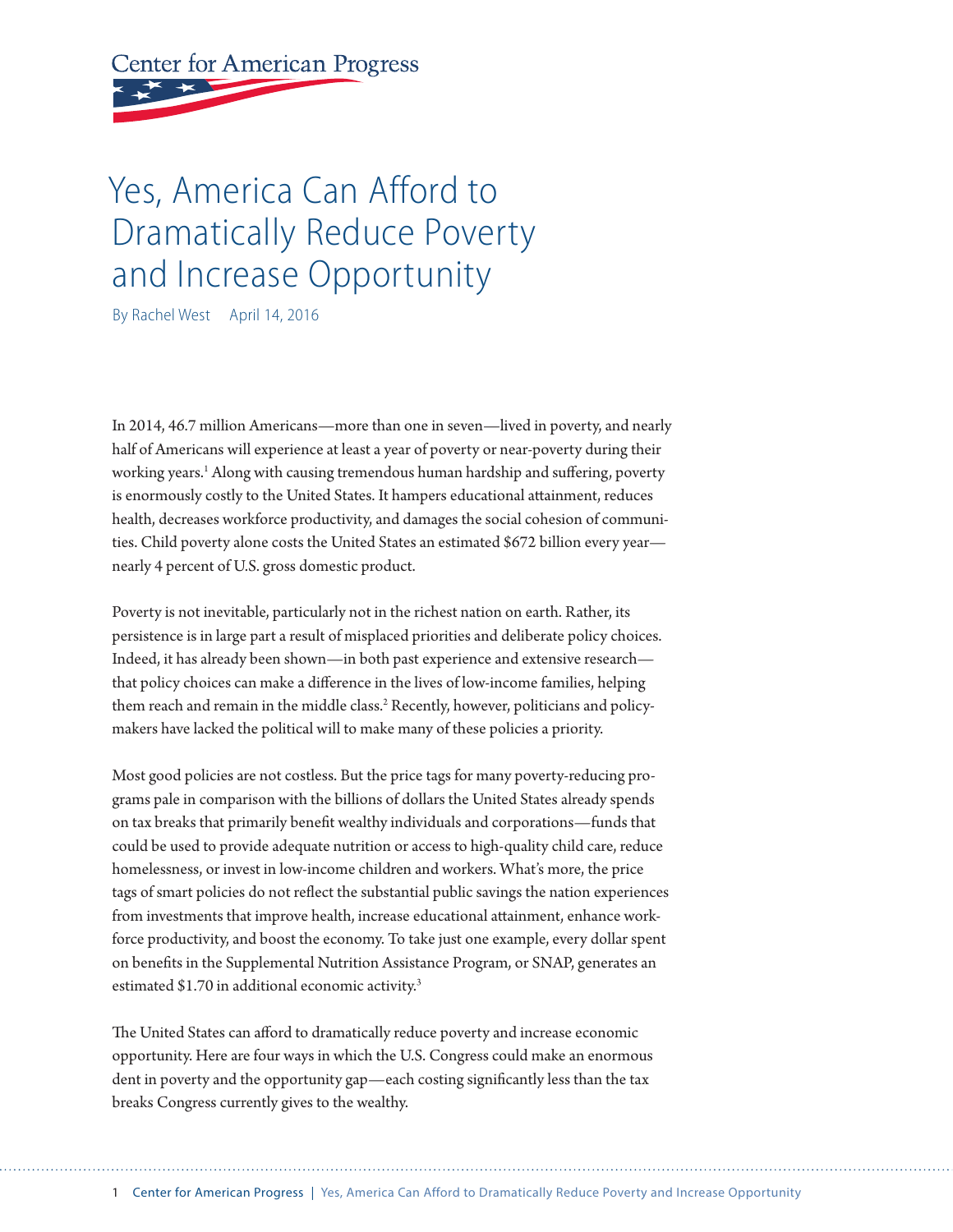### Boost effective tax credits for low-income workers and families



The Earned Income Tax Credit, or EITC, is one of the nation's most effective antipoverty tools, encouraging work and boosting family income. In 2014, it helped more than 6.2 million Americans—including 3.2 million children—avoid poverty.<sup>4</sup> However, low-income workers without qualifying children receive very little help from the EITC; indeed, these so-called childless workers are the only group whom the tax code taxes further into poverty.<sup>5</sup> Lawmakers across the political spectrum—including Speaker of the U.S. House of Representatives Paul Ryan (R-WI)—have long called for improving the EITC for childless workers.<sup>6</sup> President Barack Obama's and Speaker Ryan's similar proposals, which would double the maximum credit to more than \$1,000 and lower the minimum age of eligibility from 25 to 21, would help nearly 13 million workers, lifting more than half a million people out of poverty. $7\ast$ 

The Child Tax Credit, or CTC, delivers a credit of up to \$1,000 per child to families with children. The credit protected about 3 million people from poverty in 2015, including 1.6 million children. Because it is not fully refundable, however, the CTC misses the poorest children entirely, and only about 20 percent of the CTC's benefits go to families who earn less than \$30,000, compared with 60 percent of the EITC.<sup>8</sup>

Expanding the CTC—as proposed by the Center for American Progress in a recent report—would ensure that the credit does not skip the families who need it most.9 The proposal would also create a supplemental credit—delivered monthly—for families with children younger than age 3. This would nearly double the number of children younger than age 17 who are lifted out of poverty by the CTC and would protect more than two-and-a-half times as many children younger than age 3 from poverty than does the current law.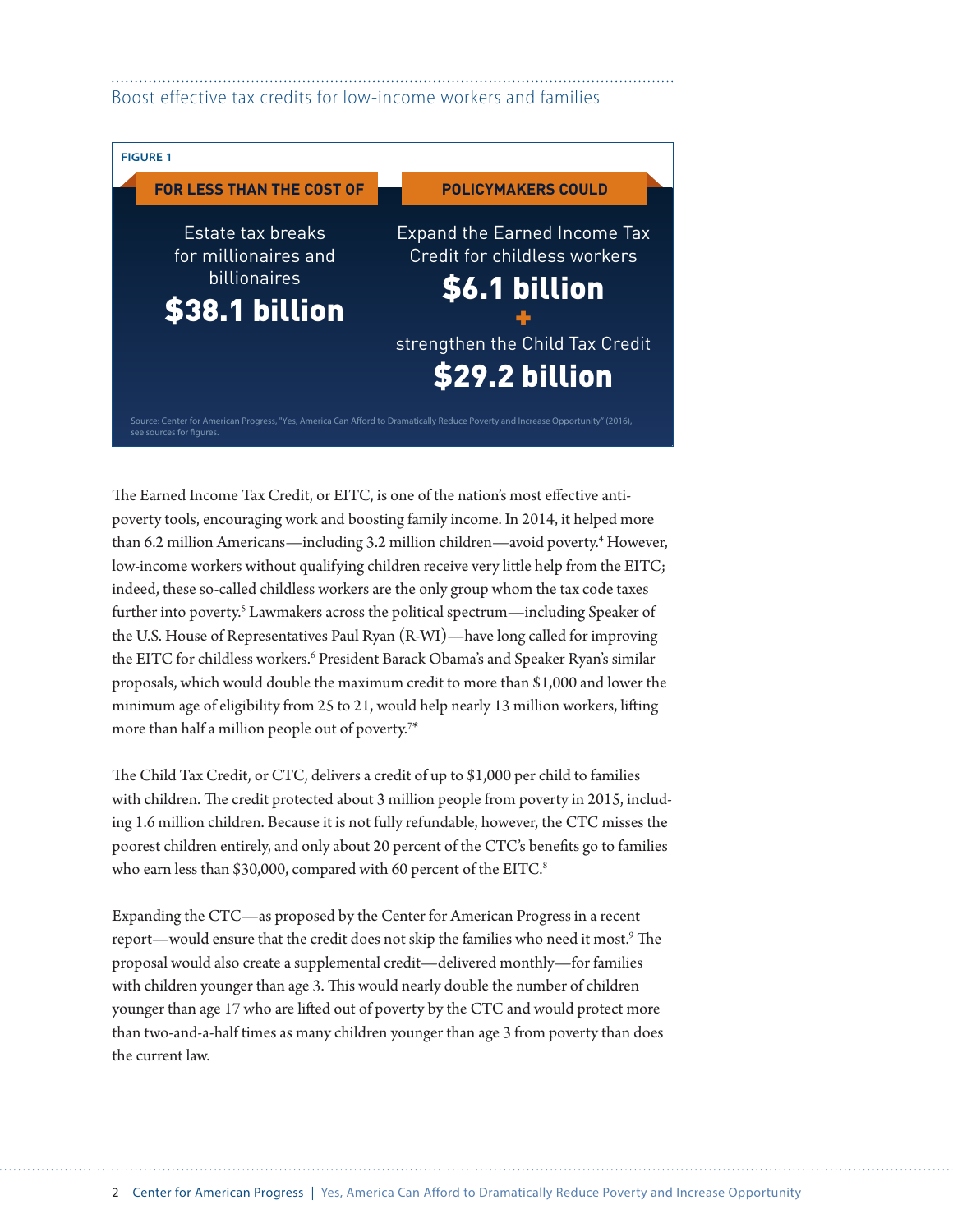#### Reduce hunger and food insecurity



Each year, SNAP benefits, formerly known as food stamps, protect millions of struggling Americans from poverty, including children, individuals with disabilities, seniors, and low-wage working families. SNAP's nutrition assistance also boosts health outcomes, educational attainment, and earnings over the long term.<sup>10</sup> Currently, the value of SNAP benefits is based on the Thrifty Food Plan, the lowest-cost of the four food plans developed by the U.S. Department of Agriculture, or USDA. At an average of just \$1.41 per person for each meal, SNAP benefits—while critical—provide only the "bare bones" of nutritional adequacy.11 Many families are unable or barely able to stretch these modest benefits until the end of the month: Recipients use nearly 80 percent of SNAP benefits within the first half of each month.<sup>12</sup> Switching to the Low-Cost Food Plan, the second lowest-cost of the USDA's four plans—would increase SNAP benefits 30 percent. This would dramatically reduce hunger, food insecurity, and poverty, as well as boost longrun economic mobility for struggling families.<sup>13</sup>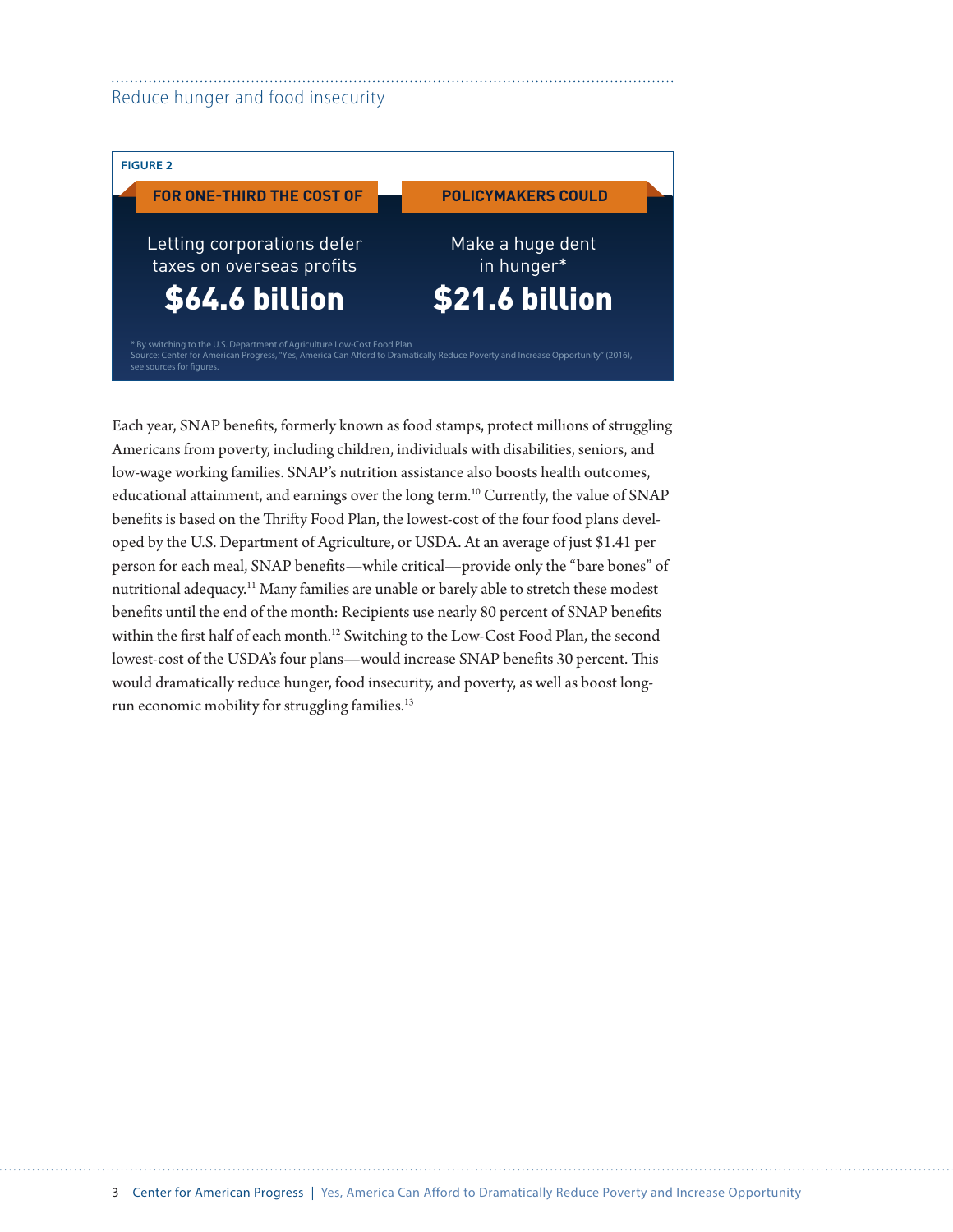#### End homelessness



Homelessness and housing instability are leading causes—and consequences—of poverty. On any given night in 2015, more than 560,000 Americans faced homelessness, a problem primarily caused by a lack of affordable housing.<sup>14</sup> The housing voucher program plays a crucial role in keeping at-risk households stably housed, yet 3 in 4 eligible families receive no housing assistance due to scant funding.<sup>15</sup>

The Bipartisan Policy Center's Housing Commission calls for reforming and expanding the Housing Choice Voucher program in order to end homelessness in the United States. Their proposal would provide rental assistance to all 3 million currently unassisted renting households that are extremely low income and cost burdened, meaning that they spend more than 30 percent of their income on housing and utilities.<sup>16</sup>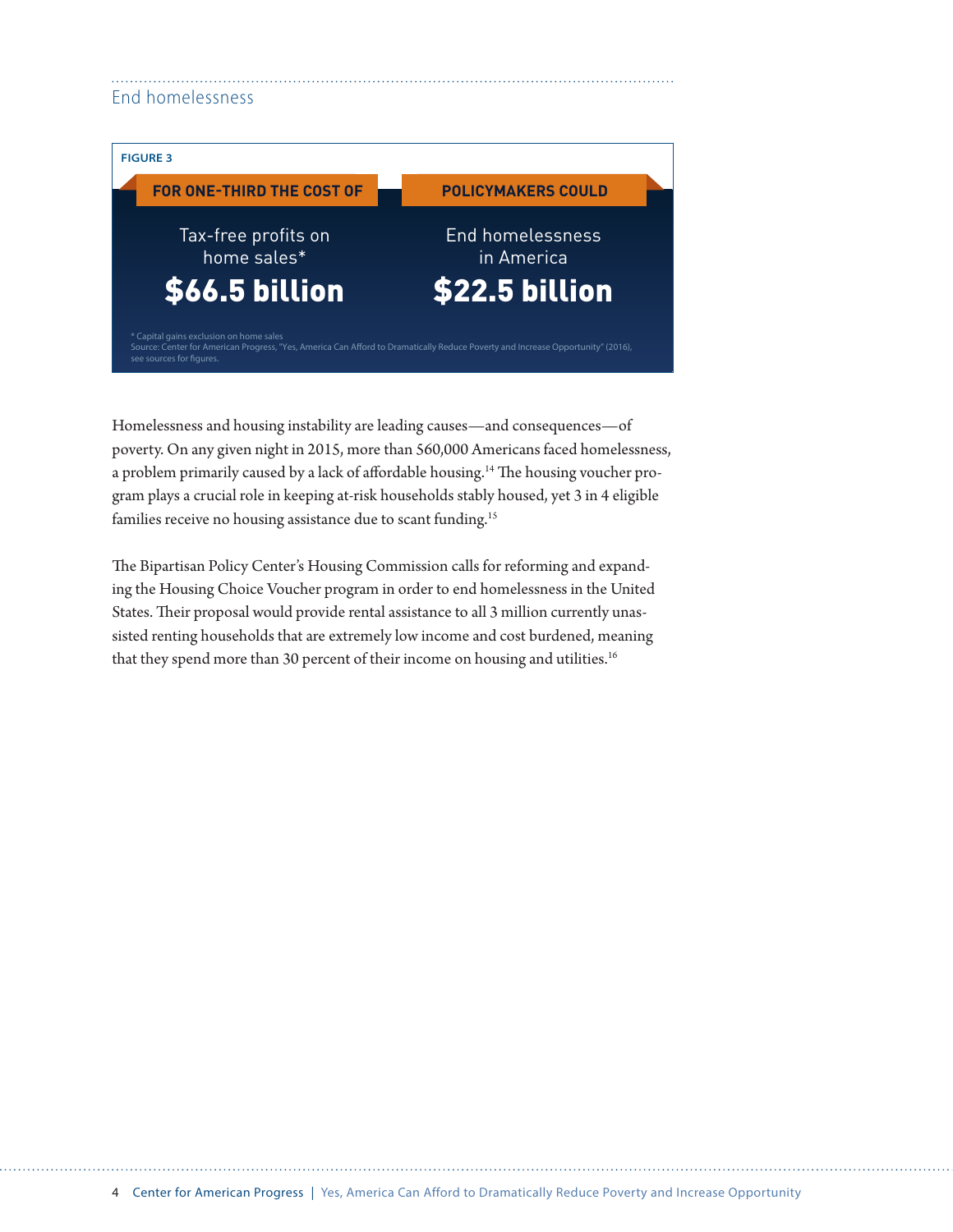### Allow all families to access high-quality child care for their children



Child care is an economic necessity for most families with children: 65 percent of children younger than age 6 have all of their available parents in the workforce.<sup>17</sup> But its cost is prohibitive for many families and especially for low-income families. In 37 states and the District of Columbia, the annual cost of child care for an infant is more than half of what a full-time, minimum-wage worker in that state earns.<sup>18</sup> Existing child care assistance reaches only a small portion of eligible families and is much lower than actual child care costs.

Unable to forego critical income from work, many parents have little choice but to seek out low-quality care, potentially putting their children's health, safety, and development at risk. The Center for American Progress recently proposed a tax credit that would expand access to affordable high-quality child care, allowing more low-income parents to participate in the work force while promoting their children's healthy development.<sup>19</sup> High-quality child care is an investment in the nation's human capital: It increases children's school readiness and reduces the educational disparities—based on socioeconomic status—that can be predicted long before a child even starts kindergarten.<sup>20</sup>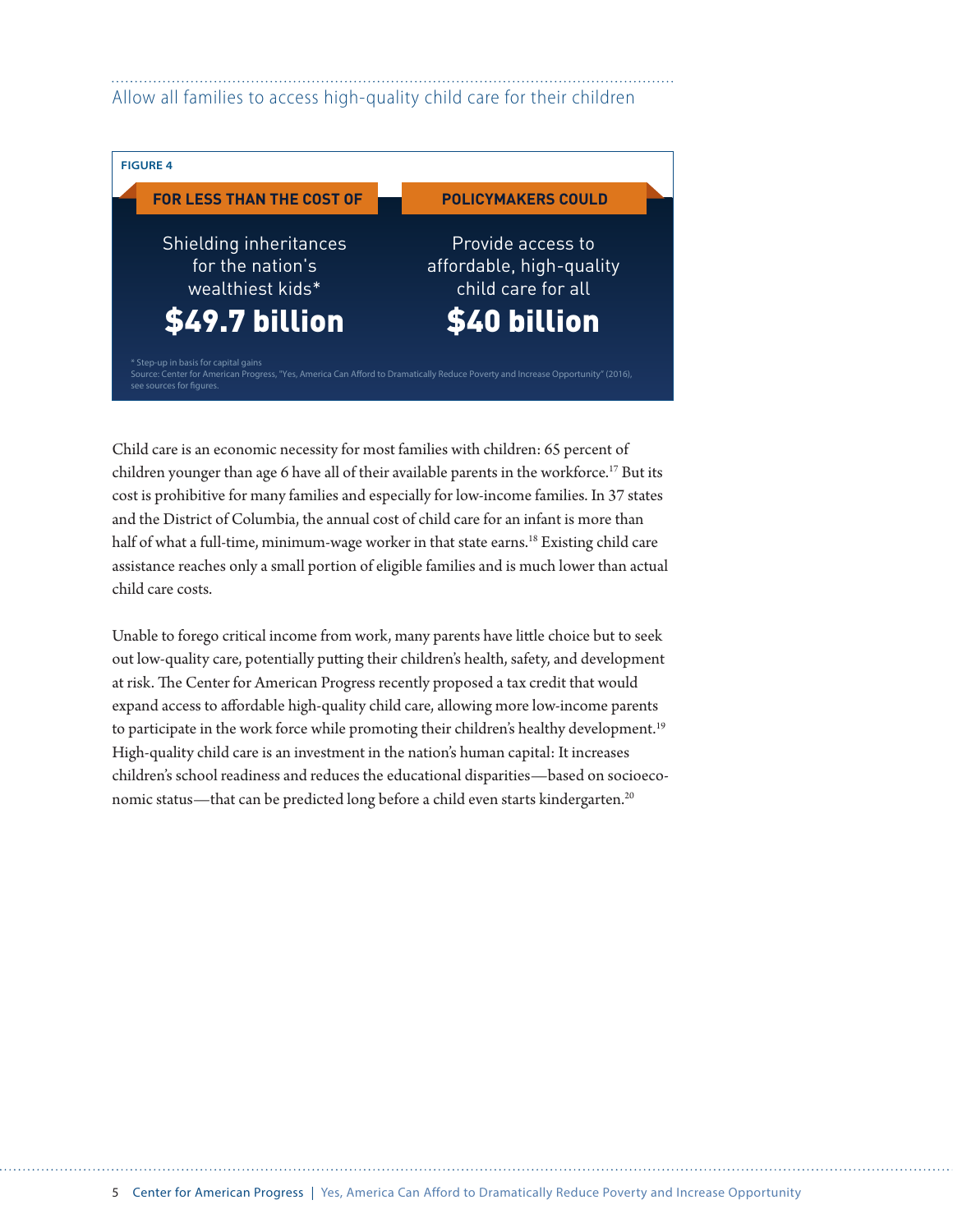## Conclusion

Radically reducing poverty in America may sound like a costly proposition. But compared with the billions of dollars that lawmakers give away to the wealthy each year, Congress could make a huge dent in poverty at a bargain price. What's more, investments that reduce poverty today will provide enormous economic opportunity for generations to come. Prioritizing the nation's struggling families is an investment Americans cannot afford not to make.

*Rachel West is an Associate Director for the Poverty to Prosperity Program at the Center for American Progress.* 

*\* Update, April 15, 2016: This sentence has been updated with new data on the number of workers who would be helped by President Obama's and Speaker Ryan's proposals, as well as the number of people who would be lifted out of poverty.*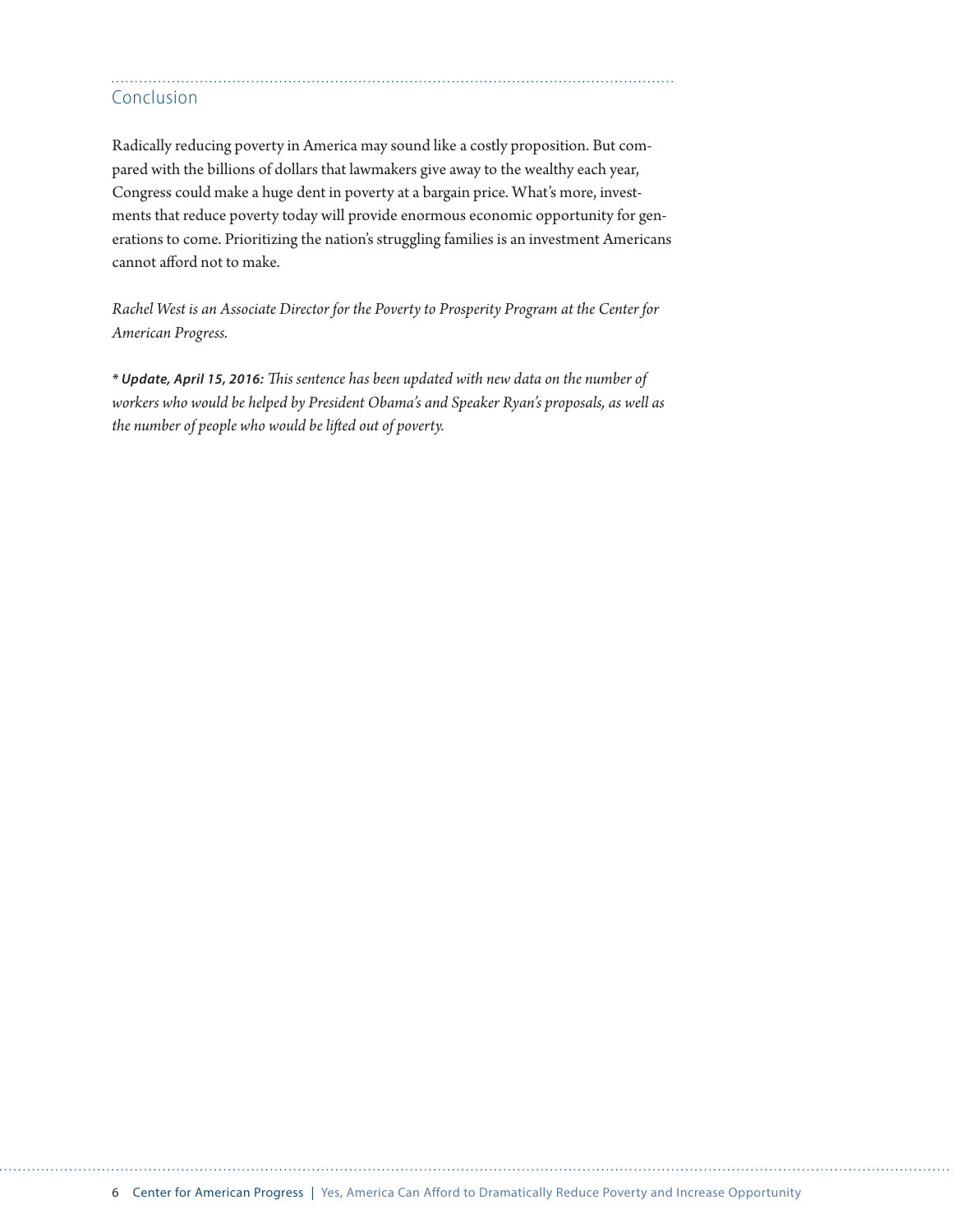#### Sources for figures

**Figure 1** represents estimated average one-year revenue loss from not allowing the estate tax cut to return to its level prior to the so-called Bush tax cuts—that is, to its level under 2001 law—versus the estimated one-year costs of President Obama's EITC proposal for workers without qualifying children and the Center for American Progress' proposal to strengthen the Child Tax Credit. See James R. Nunns and Jeffrey Rohaly, "Tax Provisions in the American Taxpayer Relief Act of 2012 (ATRA)" (Washington: Tax Policy Center, 2013), available at http://www. taxpolicycenter.org/uploadedPdf/412730-tax-Provisions-in-atra. pdf; authors' calculations adjusted to 2015 dollars using data from Bureau of Labor Statistics, "Table 1: Consumer Price Index for All Urban Consumers (CPI-U): U.S. city average, by expenditure category," available at http://www.bls.gov/news.release/cpi. t01.htm (last accessed April 2016); Benjamin Harris, "Estate Taxes After ATRA" (Washington: Tax Policy Center, 2013), available at http://www.taxpolicycenter.org/publications/estate-taxesafter-atra; Rachel West, Melissa Boteach, and Rebecca Vallas, "Harnessing the Child Tax Credit as a Tool to Invest in the Next Generation" (Washington: Center for American Progress, 2015), available at https://www.americanprogress.org/issues/poverty/ report/2015/08/12/118731/harnessing-the-child-tax-credit-asa-tool-to-invest-in-the-next-generation/; Office of Management and Budget, *Analytical Perspectives: Budget of the U.S. Government, Fiscal Year 2017* (Executive Office of the President, 2016), available at [https://www.whitehouse.gov/sites/default/files/](https://www.whitehouse.gov/sites/default/files/omb/budget/fy2017/assets/spec.pdf) [omb/budget/fy2017/assets/spec.pdf.](https://www.whitehouse.gov/sites/default/files/omb/budget/fy2017/assets/spec.pdf)

**Figure 2** represents the estimated one-year revenue loss from letting companies defer paying taxes on foreign profits versus the estimated one-year cost of switching from the USDA's Thrifty Food Plan to the Low-Cost Food Plan in SNAP. See Office of Management and Budget, *Analytical Perspectives: Budget of the U.S. Government, Fiscal Year 2016* (Executive Office of the President, 2015), available at https://www.whitehouse.gov/sites/default/ files/omb/budget/fy2016/assets/spec.pdf; authors' calculations using data from Center for Nutrition Policy and Promotion*,* 

*Official USDA Food Plans: Cost of Food at Home at Four Levels, U.S. Average, February 2016* (U.S. Department of Agriculture, 2016), available at http://www.cnpp.usda.gov/sites/default/ files/CostofFoodFeb2016.pdf; U.S. Department of Agriculture, "Supplemental Nutrition Assistance Program (SNAP)," available at [http://www.fns.usda.gov/pd/supplemental-nutrition-assis](http://www.fns.usda.gov/pd/supplemental-nutrition-assistance-program-snap)[tance-program-snap](http://www.fns.usda.gov/pd/supplemental-nutrition-assistance-program-snap) (last accessed April 2016).

**Figure 3** represents the estimated one-year revenue loss from the exclusion of capital gains on home sales versus the estimated one-year cost of the Bipartisan Policy Center's proposal to give rental assistance to everyone whose income is at or below 30 percent of area median income through a reformed voucher program. See David Sanchez, Tracey Ross, and Julia Gordon, "An Opportunity Agenda for Renters: The Case for Simultaneous Investments in Residential Mobility and Low-income Communities" (Washington: Center for American Progress, 2015), available at https://www.americanprogress.org/issues/poverty/ report/2015/12/16/126966/an-opportunity-agenda-for-renters/; Office of Management and Budget, *Analytical Perspectives: Budget of the U.S. Government, Fiscal Year 2015* (Executive Office of the President, 2014), available at https://www.whitehouse.gov/ sites/default/files/omb/budget/fy2015/assets/spec.pdf.

**Figure 4** represents the estimated one-year revenue loss from the step-up in basis for capital gains tax expenditure versus the estimated one-year cost of the Center for American Progress' child care proposal. See Benjamin Harris and others, "Tax Subsidies for Asset Development: An Overview and Distributional Analysis" (Washington: Tax Policy Center, 2014), available at http://www.taxpolicycenter.org/UploadedPDF/413048-tax-subsidies-for-asset-development.pdf; Katie Hamm and Carmel Martin, "A New Vision for Child Care in the United States: A Proposed New Tax Credit to Expand High-Quality Child Care" (Washington: Center for American Progress, 2015), available at [https://cdn.](https://cdn.americanprogress.org/wp-content/uploads/2015/08/31111043/Hamm-Childcare-report.pdf) [americanprogress.org/wp-content/uploads/2015/08/31111043/](https://cdn.americanprogress.org/wp-content/uploads/2015/08/31111043/Hamm-Childcare-report.pdf) [Hamm-Childcare-report.pdf.](https://cdn.americanprogress.org/wp-content/uploads/2015/08/31111043/Hamm-Childcare-report.pdf)